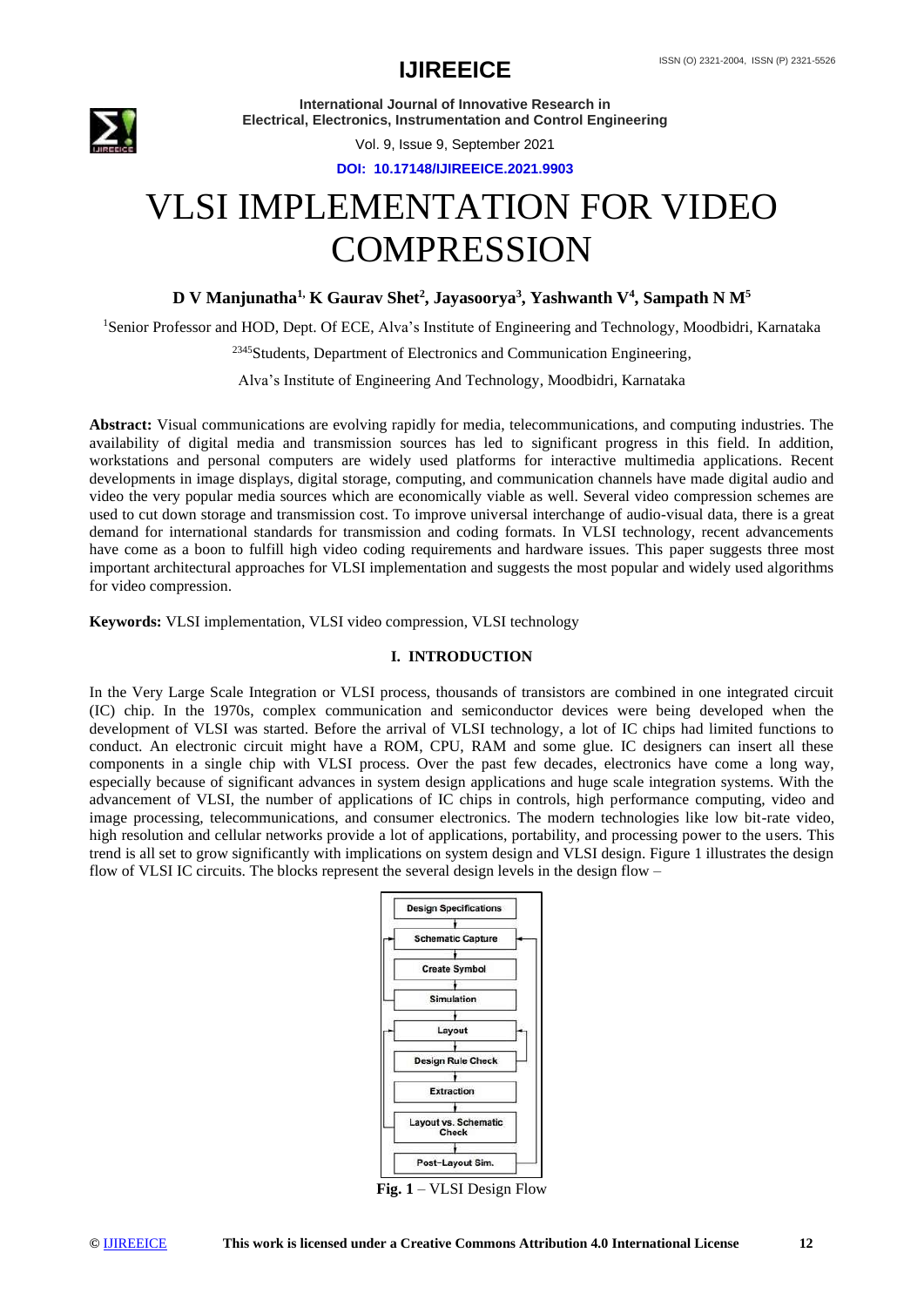## **IJIREEICE** ISSN (O) 2321-2004, ISSN (P) 2321-5526



**International Journal of Innovative Research in Electrical, Electronics, Instrumentation and Control Engineering**

Vol. 9, Issue 9, September 2021

### **DOI: 10.17148/IJIREEICE.2021.9903**

Design Specifications are the first step which describes the functionality, architecture, and interface of the IC chip abstractly. Later on, behavioral description is formed to analyze design with performance, functionality, compliance, and other configurations.

The HDLs are used for RTL description. Its simulation is done to check its functionality. EDA Tools are then used. Then, logic synthesis tools convert RTL description to gate-level netlist, which is a circuit description in terms of connectivity and gates among them, which are made to meet the power, timing, and area specifications. A physical layout is finally made to be verified and sent for fabrication.

Video compression can cut down the number of bits required to represent a specific video sequence or image. It is widely used by a program with a particular formula or algorithm to look for the best way to limit the data size. H.265/HEVC or H.264/AVC are the algorithms used to shorten the raw content size up to 1000 times. The "baseband" bandwidth for HD 1080p60 real-time video is 3 Gbps. The resultant video stream network can be around 1 to 10 Mbps with which resultant files or real-time video streams can be transmitted easily across the modern networks. Usually, audio compression is done for proper utilization of resources. Video compression is especially beneficial for making the most of storage with significantly shrink file sizes. Video compression is widely used in all aspects of networking and computer architectures.

Video compression is the widely used term that consists of a method to shred the data size for encoding digital videos. This method provides benefits like lower transmission bandwidth and smaller storage requirements for video content.



**Fig. 2** – Video Compression Benefits

Video compression usually has elision which is not considered important for watching video and an effective format (video compression codec) that provides the above benefits without compromising video quality after compression and without asking for major hardware overhead for this compression. There are different compression levels applied within a specific codec of video compression. Better compression means better savings in transmission bandwidth and storage space and lower quality (such as pixelated images, blockiness, rings, blurring, etc.) uses higher computing power.

Named after the developers, Joint Photographic Experts Group, JPEG is a widely used lossy compression method used for digital images, especially captured through digital photography. M-JPEG or MJPEG emerged from JPEG for multimedia applications and digital video recording devices. Each frame is compressed individually as a JPEG file. Developed by Motion Pictures Expert Group (MPEG), MPEG4 Part 2 is a successor to MPEG-1 and MPEG-2 and provides higher compression factors like MPEG-4 AVC or MPEG-4 Part 10. This standard is jointly maintained and developed by Telecommunication Standardization Sector (ITU-T) and MPEG.

Inter-frame and Intra-frame are the approaches of video compression. Intra-frame compression consists of video frame to compress and Inter-frame consists of multiple succeeding/preceding frames in a range to compress the existing frame contents. The MJPEG standard is the intra-frame compression and MPEG-1 (VCD) and MPEG-2 (DVD), H.264 and MPEG-4 are inter-frame compression standards. MPEG4, H.264, and MJPEG are the trending and widely-used video compression standards [4]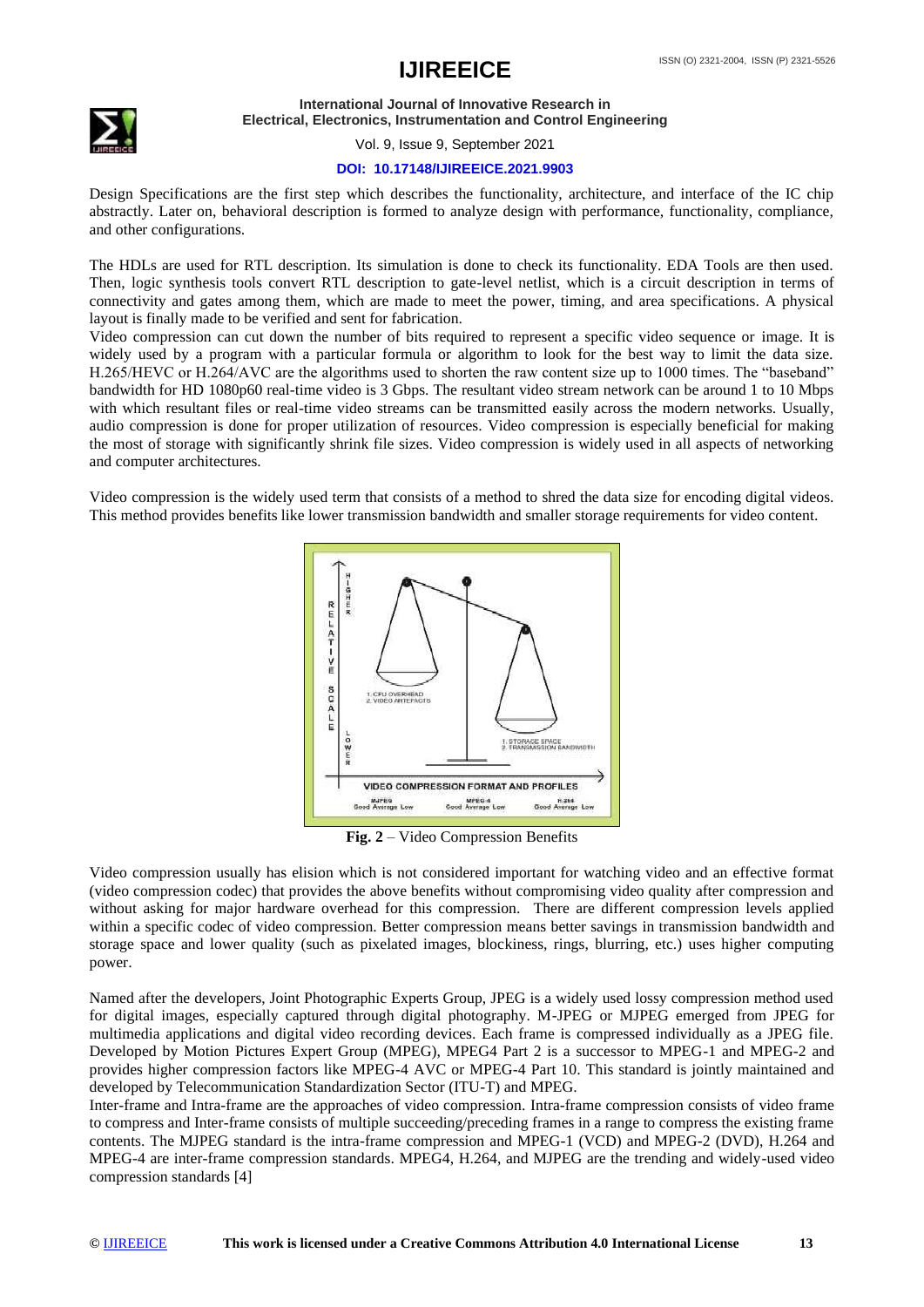## ISSN (O) 2321-2004, ISSN (P) 2321-5526 **IJIREEICE**



**International Journal of Innovative Research in Electrical, Electronics, Instrumentation and Control Engineering**

Vol. 9, Issue 9, September 2021

### **DOI: 10.17148/IJIREEICE.2021.9903**

#### **II. DISCUSSION**

**Algorithm 1** - New Cross Diamond Search algorithm (VLSI Implementation of Lossless Video Compression) Compression refers to the shortening of size of data to save transfer time and storage space. Lossless Data Compression and Lossy Data Compression are two types of compression modes. While Lossy data compression enables only approximation of data to be rebuilt from compression, Lossless Data Compression enables rebuilt decompression of original data to improve the performance of the system from compression. Video compression is widely used to cut redundancy in videos and it is one of the latest coding techniques.

B. Soorya proposes New Cross Diamond Search algorithm for lossless video compression. There will be only nine checking points to calculate absolute difference to figure out the least value, which is lesser than other algorithms. It finds only the motion vector with this least value and there is less checking point than diamond search algorithm. The best part of New Cross Diamond Search Algorithm is that it is 40% faster without compromising picture quality [1].

The authors propose a New Cross Diamond Search Algorithm and its performance are compared with various algorithms through several search points and error metrics in the new cross diamond algorithm. With fewer search points than 3-Step Search, this algorithm has no compromise on performance. It also takes less computation time and results in better performance.



**Fig. 3** – Cross Diamond Search Algorithm

This way, New Cross Diamond Search (NCDS) is found to be a computationally efficient algorithm for compressing images. This technique is great for both temporal and spatial image. It even outperforms various other models thanks to the small step size and compact search pattern for computational efficiency, namely Diamond Search, New Three Step Search, and Three Step Search. This algorithm is the best choice for H.264 AVC and MPEG-4 video coding standards as it delivers better performance and is easy to implement and less computationally complex. The search pattern with varied size and shape can highly impact search performance in motion estimation. The authors propose an NCDS algorithm with asymmetric diamond search pattern on the basis of motion vector distribution and research on search pattern. Here, they propose using two asymmetrical search patterns instead of diamond-shaped or square shaped search patterns. It is, hence, found that the NCDS algorithm performs better than other popular fast block matching algorithms in simulation results.

**Algorithm 2** - VLSI Implementation of Adaptive DCT Video Compression, Digital Signal Processing or DSP blocks are widely used in several portable devices for multimedia applications. Majority of these blocks use video and image compression algorithms. Most of the computing architectures rely on the fact that a little bit of relaxation in correctness of output may result in lower and easier implementations. Over the past couple of years, the research to input information. This issue can be addressed with reconfigurable estimates for MPEG algorithms to save power and maintain peak threshold from signal to noise to every video.

Zhong-Li He proposed an adaptive bit masking approach to truncate pixels of previous and existing frames for motion estimation (ME) as per the quantization. But this truncation of coarse-grained input can be applied only to special use cases of ME and it doesn't give good results for discrete cosine transform (DCT) blocks, which needs strict control on errors [3]. S. Sai Prabhu & T. Kavitha proposes dynamically reconfigurable approximation to ensure better control over quality metrics in application levels while making the most of power consumption advantages of approximation of hardware. They also propose approximating adders of DCT and ME blocks of MPEG encoding. Their technique can adjust hardware approximation with the characteristics of video dynamically. It provides a control knob to the users with dynamic reconfiguration that can change the video output quality as well as power consumption for multimedia devices that are powered by batteries [2].

In this project, a reconfigurable approximate architecture has been proposed for MPEG encoders for power and area optimization without compromising output quality in various videos. The dynamic reconfiguring of hardware adders is the concept of this proposed architecture on the basis of input characters. It is observed in experimental results that the proposed architecture outputs 24% efficient area similar to baseline approach in which quality is not compromised with fixed approximate hardware used in various videos. Hence, this project proposes a simple approach for CSLA architecture by saving 24% space. This work also reduces the number of gates providing great benefits in reducing area. Finally, the modified CLSA framework is simple, efficient, and low area-constraint for VLSI implementation.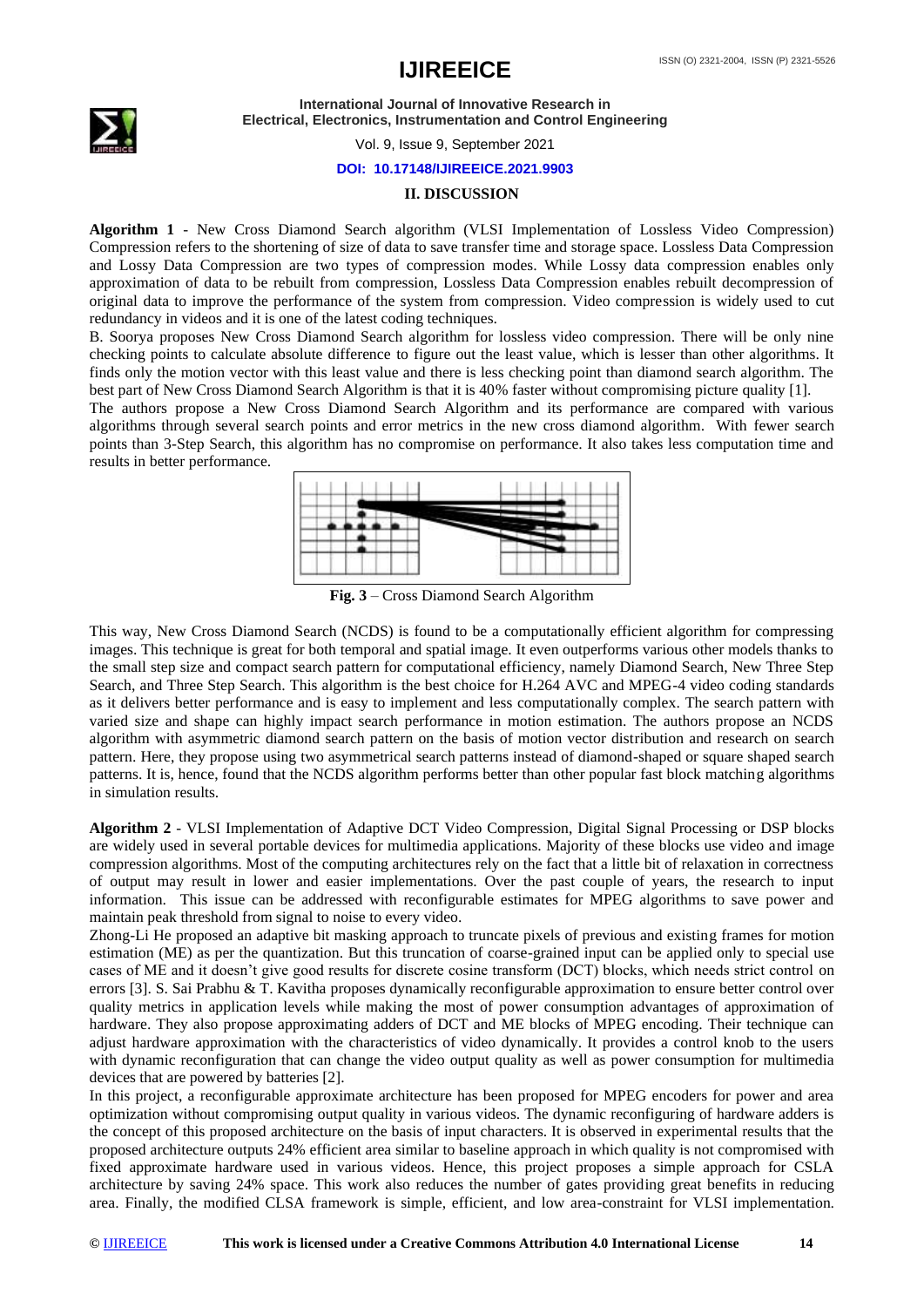

Vol. 9, Issue 9, September 2021

### **DOI: 10.17148/IJIREEICE.2021.9903**

This ME approach is very helpful to achieve great improvements in MPEG Encoder when it comes to PSNR, Compression Ratio, and MSE.

An important part of inter-frame encoding is used in determining motion vectors (MVs) from calculation differences. Each non-encoded frame is split into 16x16p blocks or lower. An MB is associated with each MV, which has data about the displacements of MBs in the existing frame against the reference. The sum of absolute differences (SADs) minimum value is extracted from an MB regarding all MBs of the reference frame.



**Fig. 4** – MPEG Encoder [2]

A residual error is calculated along with MVs and it is compressed with DCT. Hence, it is obvious that DCT and ME blocks are the costliest aspects of MPEG encoders in terms of computation requirement [2].

**Algorithm 3** - VLSI Implementation for Basic ARPS Algorithm for Video Compression Adaptive Road Pattern Search or ARPS algorithm considers the motion coherent in a frame. It means the chances are high that existing macro back will have the same motion vector if macro blocks are moved in a specific direction around the existing macro block.

The motion vector of macro blocks is used in this algorithm immediately to forecast its motion vector. Here are the steps of running ARPS algorithm –

- Start from the origin, i.e. the search location of the centre.
- Find the block's motion vector.
- Step size to be set as  $S = max (|X|, |Y|)$ . Here,  $(X, Y)$  is the coordinate of the motion vector which is predicted.
- Search for distributed road pattern points across the origin at S.
- Set the point as origin with least weight.
- Conduct the search with SDSP or Small Diamond Search Pattern on the new origin.
- Repeat the above step until the Centre of SDSP has the least weighted point.

Road pattern search keeps the search where the possibility of finding an ideal match is high. If (0,0) is the value of predicted motion vector, computational time will not be wasted in LDSP and it quickly uses SDSP, which is the best part of ARPS over DS. In addition, the ARPS saves computation time if the motion vector is not too close to the Centre as it jumps directly to the proximity and uses SDSP, while DS takes computation time for LDSP. The sum of absolute differences or (SAD) is a unit to determine the similarity in image blocks in processing digital images. The absolute difference is calculated between each pixel in the block and the corresponding pixel in the existing block. SAD is the easiest metric which consists of every block pixel and is as fast as simple.

There are two main blocks in the given architecture – URP module (for small patterns) and ARP module (for large patterns). Fig. 5 illustrates the architecture proposed by Sudharsan. B. & Dr. Diwakar R. Marur as a block diagram which consists of both URP and ARP modules [6]. This algorithm first applies ARP and then URP module. On the other side, Jayaprakash.P presents a powerful hardware architecture for implementing SAD in real-time with a multilevel and proposed SAD calculator. They put special emphasis on memory access design to balance both memory bandwidth and memory use. Other architectures compare and evaluate the performance of proposed design as throughput, memory bandwidth, hardware complexity, and operating cycles. This paper proposes efficient ARPS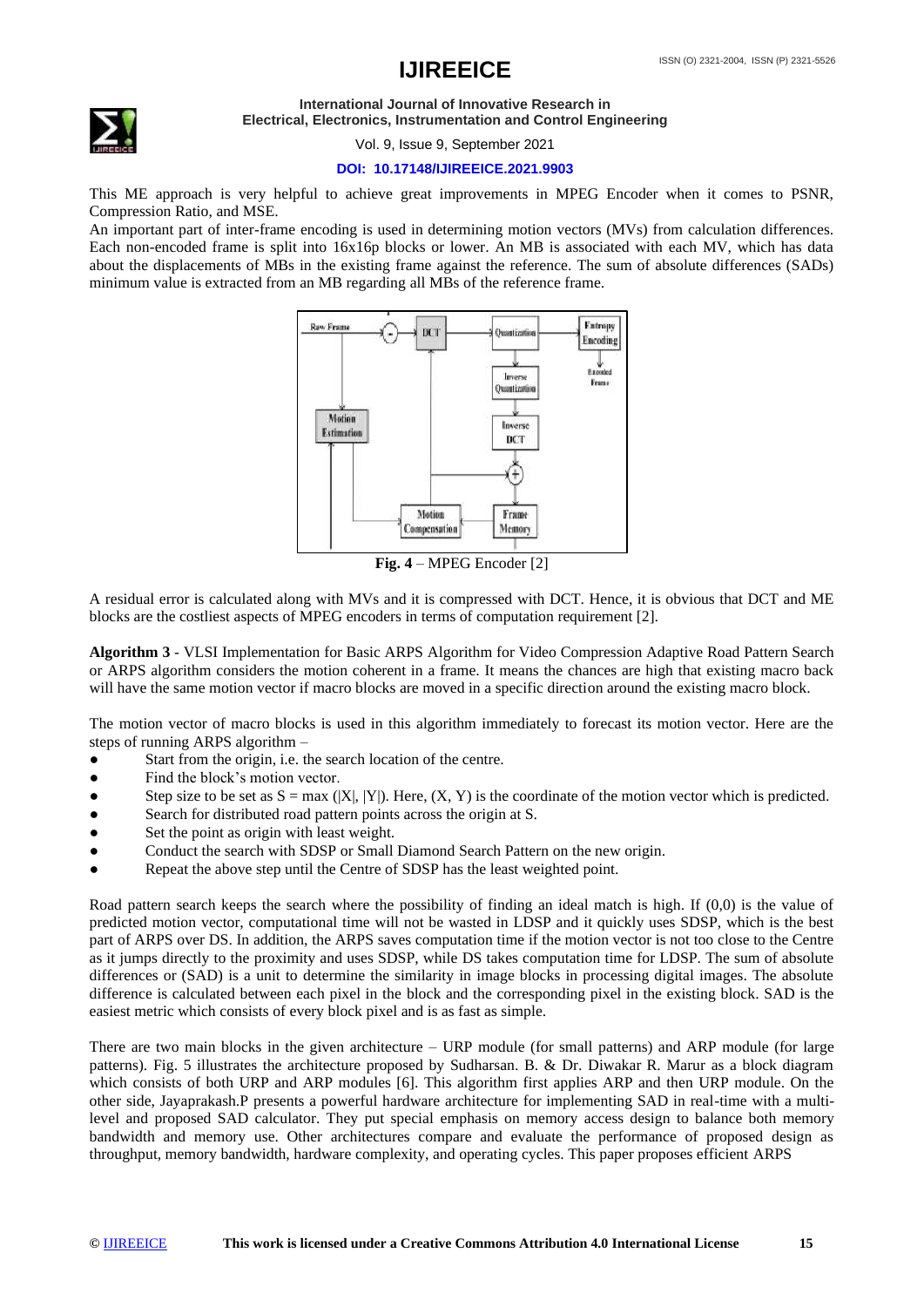

Vol. 9, Issue 9, September 2021

#### **DOI: 10.17148/IJIREEICE.2021.9903**

algorithm architecture for estimating motion to cut down the computational complexity. This way, search speed can be improved well without compromising accuracy in motion estimation [5].

#### **III. CONCLUSION**

In this paper, it is observed that H.264 AVC and MPEG-4 are some of the widely-used and trending video coding standards because of their improved performance, ease of implementation, and low computational complexity. If someone is looking for all these benefits, the New Cross Diamond Search Algorithm (NCDS) algorithm is the ideal option because it is applicable for both temporal and spatial image and its search pattern is known for its compact shape. Considering the wide use of video coding in multimedia applications, motion estimation is a very popular technique that can cut down the temporal redundancy. MPEG and JPEG are the video and image compression codecs widely used for their power efficiency. But they may not be adaptable to input data and conventional architecture usually resolve the hardware approximations. This way, digital signal processing blocks are widely used in multimedia and smart devices. In order to optimize memory bandwidth and usage, throughput, operating cycles, and hardware complexity, the basic ARPS algorithm is proposed with VLSI implementation. It is also known to reduce computational complexity to improve search speed without compromising on accuracy. When it comes to video compression, lossless data compression is widely used as it improves computing performance and enables reconstructing original data for decompression. Video compression also reduces redundancy in modern coding techniques. This way, the New Cross Diamond Search Algorithm is considered to be ideal for lossless video compression.



Fig. 5 – Block Diagram of ARPS

#### **IV.REFERENCE**

- [1]. Soorya, B., Shamini, S.S. and Sangeetha, K., 2017. VLSI Implementation of Lossless Video Compression Technique Using New Cross Diamond Search Algorithm. International Journal of Communication and Computer Technologies, 5(1), pp.27-31.
- [2]. Prabhu, S.S. and Kavitha, T., 2017. Area Effective VLSI Implementation of Adaptive DCT Video Compression. International Journal of Applied Sciences, Engineering and Management, 06(06), pp. 39-45.
- [3]. He, Z.L., Tsui, C.Y., Chan, K.K. and Liou, M.L., 2000. Low-power VLSI design for motion estimation using adaptive pixel truncation. IEEE Transactions on Circuits and Systems for Video Technology, 10(5), pp.669-678.
- [4]. Mistral Solutions. 2021. Video Compression Standards Pros & Cons. [online] Available at: <https://www.mistralsolutions.com/articles/videocompression-standards-pros-cons/> [Accessed 19 April 2021].
- [5]. Jayaprakash, P., Mallaiah, A. and Lakshmi, T.V., 2011. VLSI Implementation for Basic ARPS Algorithm for Video Compression. International Journal of Systems, Algorithms & Applications, 1(1), p.11.

[6]. B., S. & Marur, D.R., 2017. VLSI Architecture for ARP and URP modules of ARPS algorithm used in HD video processor. International Journal of Pure and Applied Mathematics, 115(6), pp.475–482. Available at: http://www.ijpam.eu [Accessed April 19, 2021].

[6]. P. Pirsch et al., VLSI architectures for video compression––a survey, Proceedings of the IEEE 83 (2) (1995) 1055–1070.

[7]. T. Fryza, Compression of Video Signals by 3D-DCT Transform. Diploma thesis, Institute of Radio Electronics, FEKT Brno University of Technology, Czech Republic, 2002.

[8]. G. M.P. Servais, .Video compression using the three dimensional discrete cosine transform,. in Proc.COMSIG, pp. 27.32, 1997.

[9]. R. A.Burg, .A 3d-dct real-time video compression system for low complexity single chip vlsi implementation,. in the Mobile Multimedia Conf. (MoMuC), 2000.

[10]. A. N. N. T. R. K.R., .Discrete cosine transforms,. in IEEE transactions on computing, pp. 90.93, 1974.

[11]. T.Fryza and S.Hanus, .Video signals transparency in consequence of 3d-dct transform,. in Radioelektronika 2003 Conference Proceedings, (Brno, Czech Republic), pp. 127.130, 2003.

[12]. N. Boinovi and J. Konrad, .Motion analysis in 3d dct domain and its application to video coding,. vol. 20, pp. 510.528, 2005.

[13]. E. Y. Lam and J. W. Goodman, .A mathematical analysis of the dct coef\_cient distributions for images,. vol. 9, pp. 1661.1666,

2000.

[14]. Bhojani, D.R. "4.1 Video Compression" (PDF). Hypothesis.Retrieved 6 March 2013.

[15]. "FPGA Implementation of a Novel, Fast Motion Estimation Algorithm for Real-Time Video Compression", FPGA 2001, CA. USA, S. Ramachandran and S. Srinivasan, Feb. 2001

[16]. Renxiang Li, Bing Zeng, and Ming L. Liou, A New 3-Step Search Algorithm for Block Motion Estimation, IEEE Trans.Circuits And Systems For Video Technology, vol 4., no. 4, pp. 438-442, August 1994

[17]. Z. Taghavi and S. Kasaei, "A memory efficient algorithm for multidimensional wavelet transform based on lifting," in Proc. IEEE Int. Conf. Acoust Speech Signal Process. (ICASSP), vol. 6, pp. 401-404, 2003.

[18]. M. Weeks and M. A. Bayoumi, "Three-Dimensional Discrete Wavelet Transform Architectures," IEEE Transactions on Signal Processing, vol. 50, no. 8, pp.2050-2063, Aug. 2002.